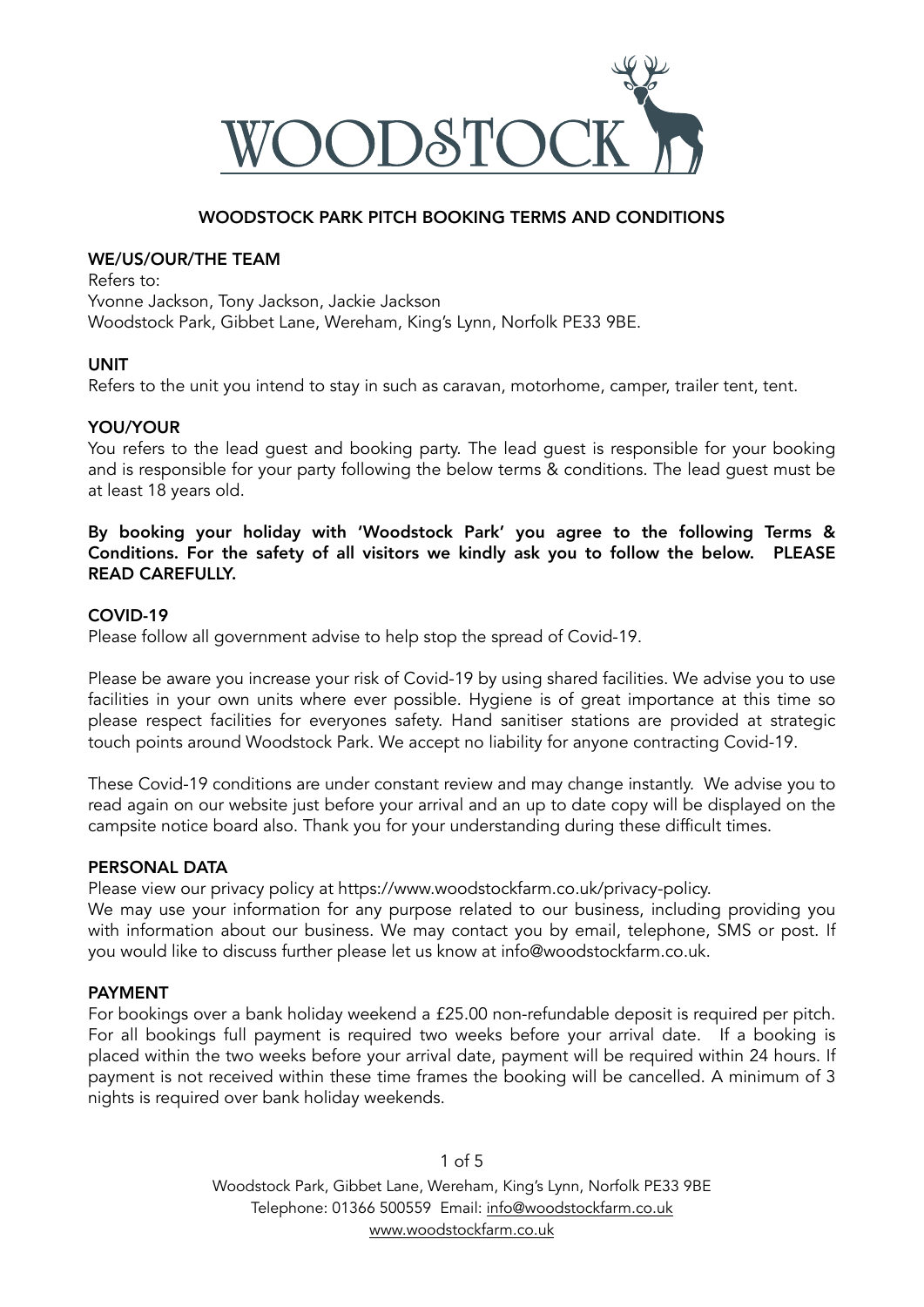

## ARRIVAL & PITCHING UP

Prior to arrival you will be contacted with information on how to self check in, with pitch allocation and gate access details. Should you require any assistance please do not hesitate to go to the reception. If closed please use the intercom or call 01366 500559 and one of the team will come out to see you. Check in is from 12 midday on day of arrival. If you should be arriving later than 6.00pm please notify us. Gazebos are chargeable and are by prior arrangement only. There must be at least 3 meters clear space around the gazebo. Electric leads must be kept away from main access routes and any excess should be neatly stored under your unit. Guy lines should be kept short and away from main access routes also.

## ELECTRIC GATES

Please ensure the roadway is clear ahead before driving through. The electric gate opening system is quite slow for safety reasons. Please be patient and wait for gates to fully open and stop their sequence before attempting to drive through. If for any reason the gates malfunction, please wait for the gates to close before reentering your code. If you need any assistance please call 01366 500559 or use the intercom at the reception.

#### For the safety of pedestrians

- Please use the footpath provided.
- Under no circumstances walk through the gateway.
- Keep clear of gates and surrounding gate area at all times.
- Children must be supervised.

#### WET CONDITIONS

Please note in wet conditions could all guests please keep to the gravel areas. A tow-off charge may be incurred if this is not adhered to.

#### THE RECEPTION

Should you require any assistance during your stay please use the intercom at the reception if it's closed or call 01366 500559.

#### **FISHING**

Fishing is chargeable. Fees and rules can be viewed at <https://www.woodstockfarm.co.uk/fishing> and displayed at the fishing and campsite notice boards. The lake is open from 7am daily (closure times will be displayed at the gate). Please note where the buoyancy rings are situated and keep the gate shut at all times. STRICTLY NO SWIMMING.

#### DOGS

Dogs must be kept on short leads at all times whilst on Woodstock Park/Woodstock Farm. You must clean up if your dog defecates. You are responsible for the good behaviour of your dog.

#### **CHILDREN**

Children must be supervised at all times especially when entering the lake area, electric gates, roadways, woodland walk and in the wash rooms/facilities.

> 2 of 5 Woodstock Park, Gibbet Lane, Wereham, King's Lynn, Norfolk PE33 9BE Telephone: 01366 500559 Email: [info@woodstockfarm.co.uk](mailto:info@woodstockfarm.co.uk) [www.woodstockfarm.co.uk](http://www.woodstockfarm.co.uk)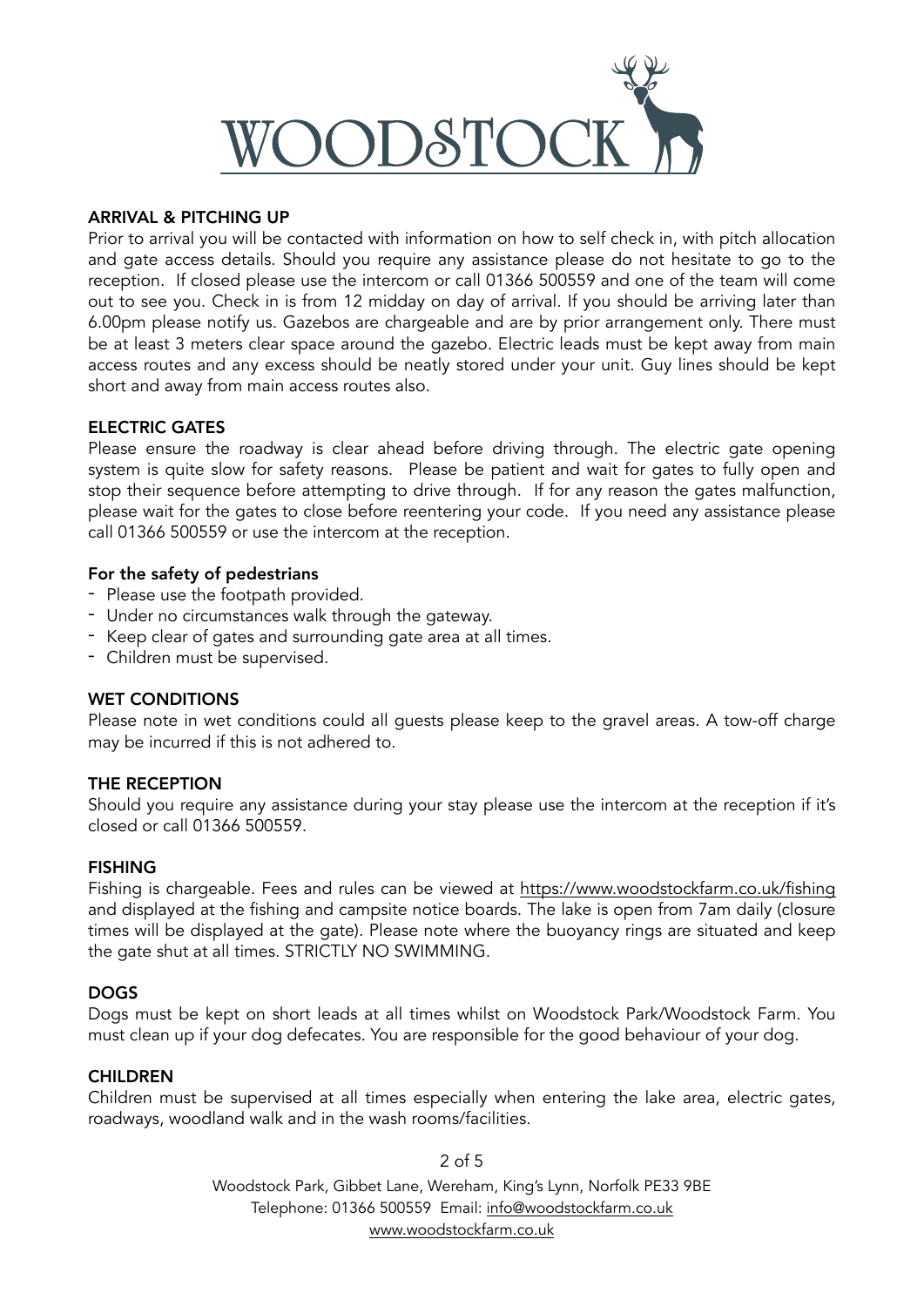

## DAY VISITORS

Day visitors are by prior arrangement only and must pay on arrival. Day visitor parking is at the reception near the entrance. Under no circumstances are day visitors to enter site without checking in first. We kindly ask all day visitors to vacate Woodstock Park by 10.00pm. It is your responsibility to ensure that your visitors obey the rules.

## ELECTRIC HOOK UPS/USE OF WOODSTOCK PARK EQUIPMENT

Please use any of the nearest electric hook ups to your pitch. Electric hook ups are metered. 15kW per night is included in your pitch fee however if there is excessive use there may be an additional fee at the end of your stay. For this reason we advise you to take your meter reading on arrival so you can monitor your usage. Electric leads must be kept away from main access routes and any excess should be neatly stored under your unit. Under no circumstances are the electric meter boxes to be tampered with. Please notify us of any faults. We can be contacted at the reception or call 01366 500559. Please always check your units RCD first if your electric should go off. Please do not use electric hook up to charge electric vehicles.

If possible please bring a 25 meter long electric lead. If you should require a longer lead these are available for use during your stay by contacting reception. No liability is accepted for damage, loss or injury to persons or property whilst using any equipment from Woodstock Park. Equipment is used at your own risk. A charge will apply for any loss or damage to equipment. All equipment hired must remain on Woodstock Park and returned to reception after use.

## WASHROOMS/FACILITIES

Care must be taken when entering and leaving the washrooms/toilets, especially in wet and icy conditions.

Conditions displayed in the washrooms/facilities must be adhered to at all times.

## **BEHAVIOUR**

Please respect other campers and keep noise levels to a minimum. No loud music allowed at anytime.

You should use our property safely and should not cause danger to others. Please be aware that any damages to the site will be charged for.

You should obey all notices.

You should act on the reasonable instruction of the Woodstock Park team.

All ball games are to be played over on grass area away from pitches and shepherd huts.

You must not use a drone, powered model aircraft or any other powered flying object.

You are responsible for keeping your pitch clean and tidy.

Unreasonable behaviour will not be tolerated under any circumstances. Offenders will be asked to leave site immediately.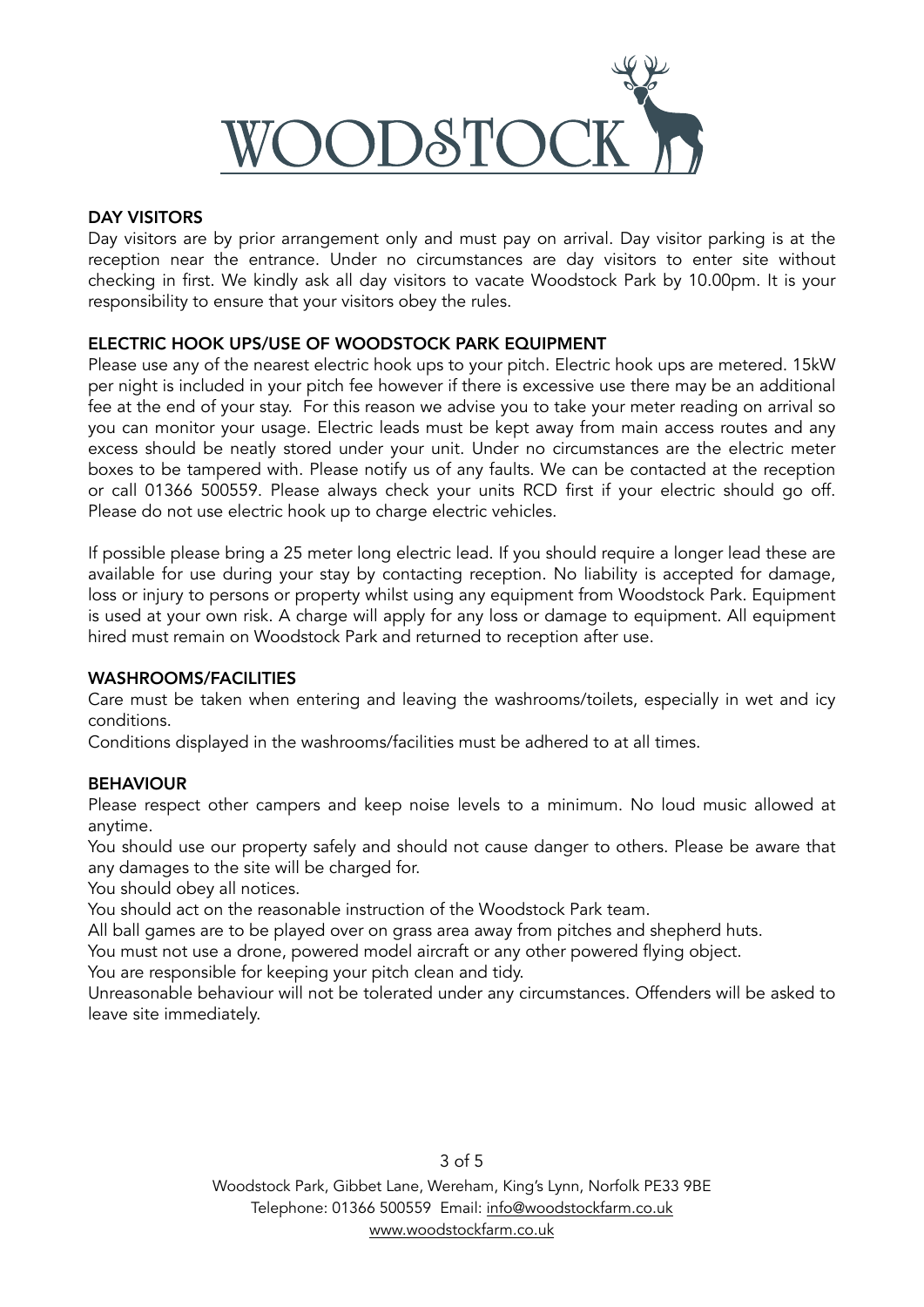

# FIRE

Please note where the fire safety equipment is located on site. In the event of a fire follow the fire action notice, contact the owner on 01366 500559 / 07825565203 and stand well clear of the fire. Please keep BBQ's, cigarettes, candles or any naked flames away from the fields especially at harvest time and extinguish properly after use. Please dispose of ash in the bin provided on site. Do not allow disposable BBQ's to sit directly on the ground. BBQ's and stoves must not be left unattended and only operated by adults. Sorry we don't accept Chinese lanterns, open camp fires, fire pits, fireworks or similar.

# CARBON MONOXIDE

To avoid carbon monoxide poisoning do not light, use, leave to cool or store BBQ's inside units. If you are using gas camping equipment: Check that the appliance is in good order, undamaged and that hoses are properly attached and undamaged. If in doubt get the hoses replaced or don't use it.

# AROUND THE FARM AND WOODSTOCK PARK

This is a working farm, please be aware of moving machinery.

The woodland walk is only available to those staying over night at Woodstock Park.

In windy or stormy conditions please DO NOT use woodland walk and please take care whilst walking around site.

Please keep strictly to paths and do not trespass on private areas of the farm. No access allowed on any fields or strips around field.

Do not touch or pick any plants as some may be poisonous. Under no circumstances are any plants to be removed.

No litter.

Woodland walk may be closed at certain times without prior notice.

Woodstock Park/Woodstock Farm operates a 5mph speed limit in all areas.

Lighting is limited on the site at night, please make sure you use a torch when walking around the site in the dark.

Enjoy wildlife, but please leave animals to their natural world.

## **DEPARTURE**

Please be aware pitches are to be vacated by 11.00am on the day of departure. If you require a later departure please enquire at the reception or call 01366 500559. If your pitch is available an additional fee of £5.00 will be applied to hold your pitch until 4.00pm. Please leave your pitch tidy and remove all camping pegs when you leave. Please take home any unwanted camping equipment, under no circumstances is any equipment to be left in or around bins.

## **COMPLAINTS**

Should you find any faults or have any complaints during your stay, please advise us immediately so that any appropriate action can be taken. We can be contacted at the reception or call 01366 500559.

> Woodstock Park, Gibbet Lane, Wereham, King's Lynn, Norfolk PE33 9BE Telephone: 01366 500559 Email: [info@woodstockfarm.co.uk](mailto:info@woodstockfarm.co.uk) [www.woodstockfarm.co.uk](http://www.woodstockfarm.co.uk)

## 4 of 5